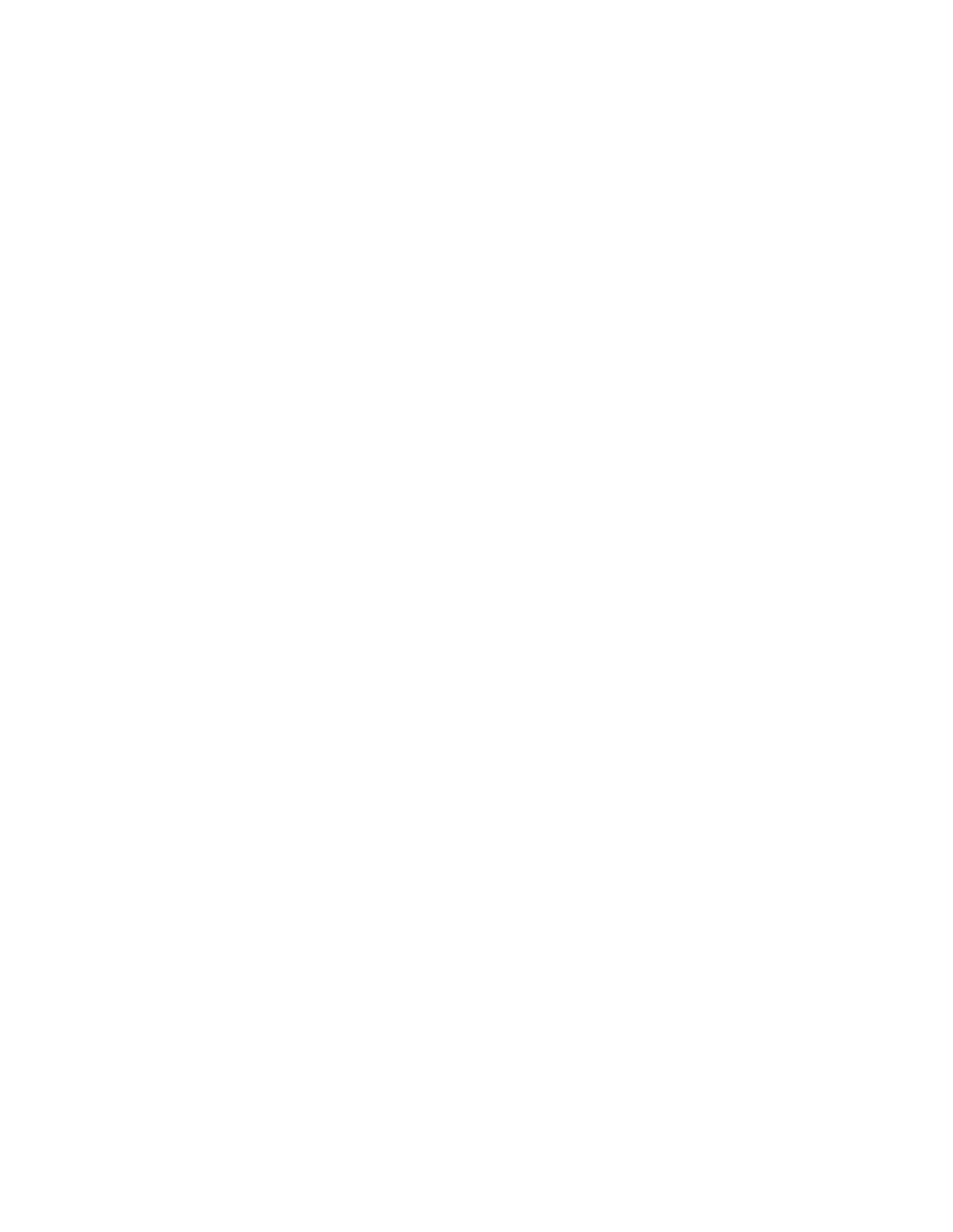## **"A Mother's Nurture and Care" 1 Thessalonians 2:6-9**

**I. A godly mother is gentle with her children, not a burden to them.** (6-7) - see also Galatians 5:22-23

A. Use gentle words (Proverbs 15:1, 18:21; 2 Timothy 2:24-25; 1 Peter 3:3-4)

B. Exercise loving but firm discipline (Proverbs 6:23, 13:24, 25:15, 29:17)

C. Carry your childrengs burdens (Matthew 11: 28-30; Galatians 6:2; Philippians 4:6-7; 1 Peter 5:7)

## **II. A godly mother shares the gospel as well as her life with her children.** (8)

- A. Delight to share your life with your child.
	- 1) They are not young for long 6 enjoy them!
	- 2) They need your nurture and care.
- B. Delight to share the gospel as well. 1) Read them God $\alpha$  Word. (2 Timothy 1:5, 3:15)
	- 2) Bring them to church.
	- 3) Set the example.

# **III. A godly mother works hard to fulfill her role.** (9)

- see also 2 Thessalonians 3:7-8
- A. Mothering is tiring work.
- B. Mothering is difficult work.
- C. Mothering is unending work.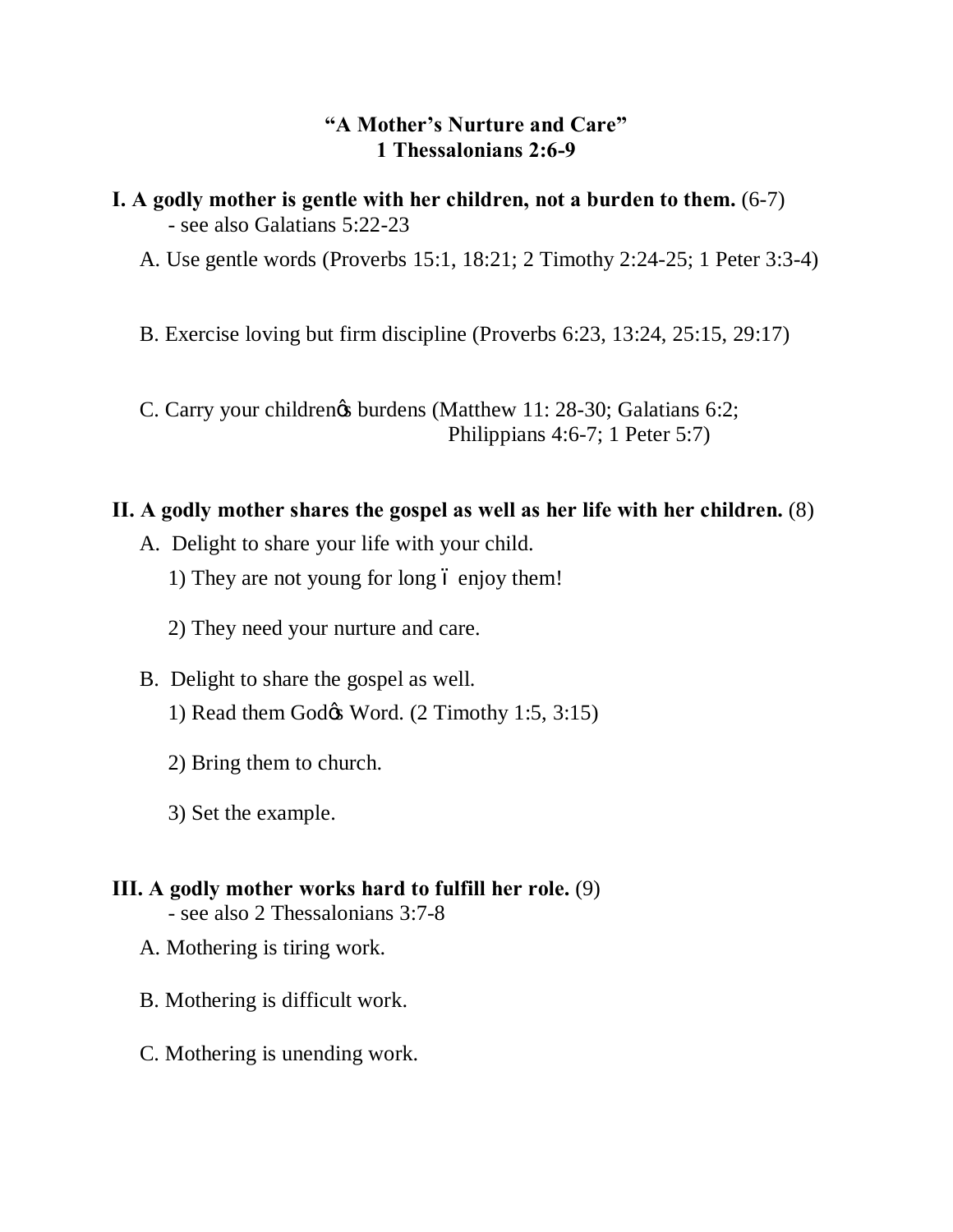# **"Biblical Foundations of Marriage" Genesis 2:18-25**

"Marriage is an ordered, covenant relationship between a man and a woman based on a public vow of lifetime faithfulness. $\ddot{\text{o}}$ 

## **I. Marriage is an ordered, covenant relationship.**

- A. Marriage is a picture of God $\alpha$  ordered relationships within the trinity. (Genesis 1:26-28; 1 Corinthians 11:3, 11-12)
- B. Marriage is a picture of God $\alpha$  covenant relationship with his people. (Isaiah 54:5, 62:5; Jer 2:1-2; Hosea 2:19-20; John 3:28-29; Rev 19:6-9, 21:2)

#### **II. Marriage is between a man and a woman.**

- A. God created woman to be manos partner and companion. - Genesis 2:18, 21
- B. Jesus affirmed marriage as between a man and a woman. - Mark 10:6-8
- C. The Bible condemns homosexual activity as sin. - Leviticus 18:22; Romans 1:24-27; 1 Corinthians 6:9-10; Hebrews 13:4

## **III. Marriage is based on a public vow of lifetime faithfulness.**

- A. Marriage is a public institution (not just living together). - Genesis 2:22-25
- B. The marriage vow is the heart of the marriage.
	- 1) It is a vow of lifetime commitment (Mark 10:6-9)
	- 2) It is a vow of sexual faithfulness (Exodus 20:14; Proverbs 5:15-23)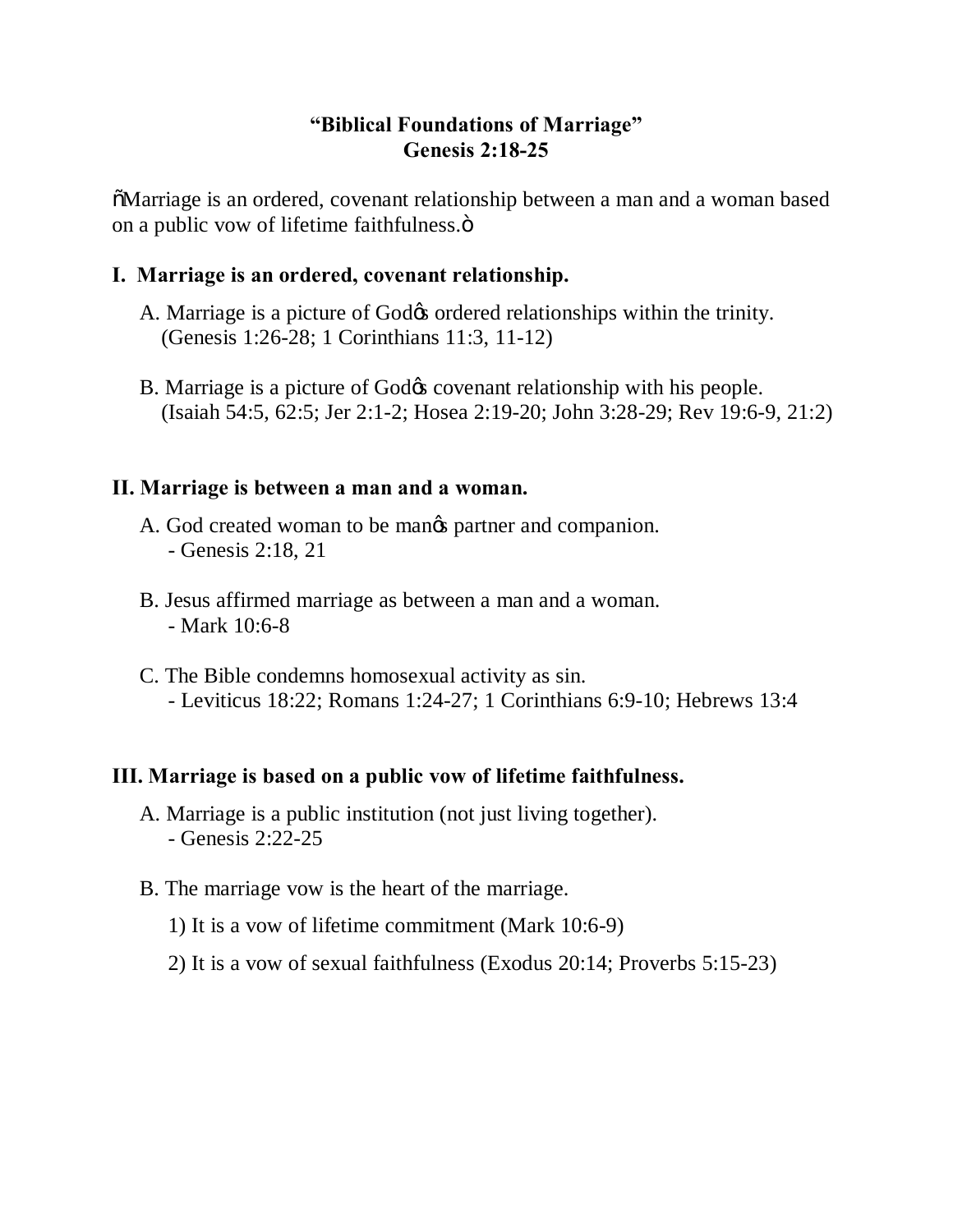# **"Biblical Roles in Marriage" Ephesians 5:22-33**

#### **I. Wives should submit to their husbands as to the Lord.** - Ephesians 5:22-24

- A. The husband is the head of the wife as Christ is the head of the church. (22-23)
- B. As the church submits to Christ, so wives should submit to their husbands. (24)

# **II. Husbands should love their wives as Christ loved church.**

- Ephesians 5:25-32

- A. The husband should sacrifice for his wife as Christ gave himself up for the church. (25-27)
- B. The husband should love his wife as he loves his own body. (28-32)

# **III. The husband must love his wife as he loves himself, and the wife must respect her husband. (**Ephesians 5:33)

- We must each focus on our own role, not on our spouse  $\phi$  role.

Why do we struggle so much with this?

- distorted teaching on roles in marriage
- root sin problems >
	- root problem for women = the sin of rebellion
	- root problem for men = the sin of selfishness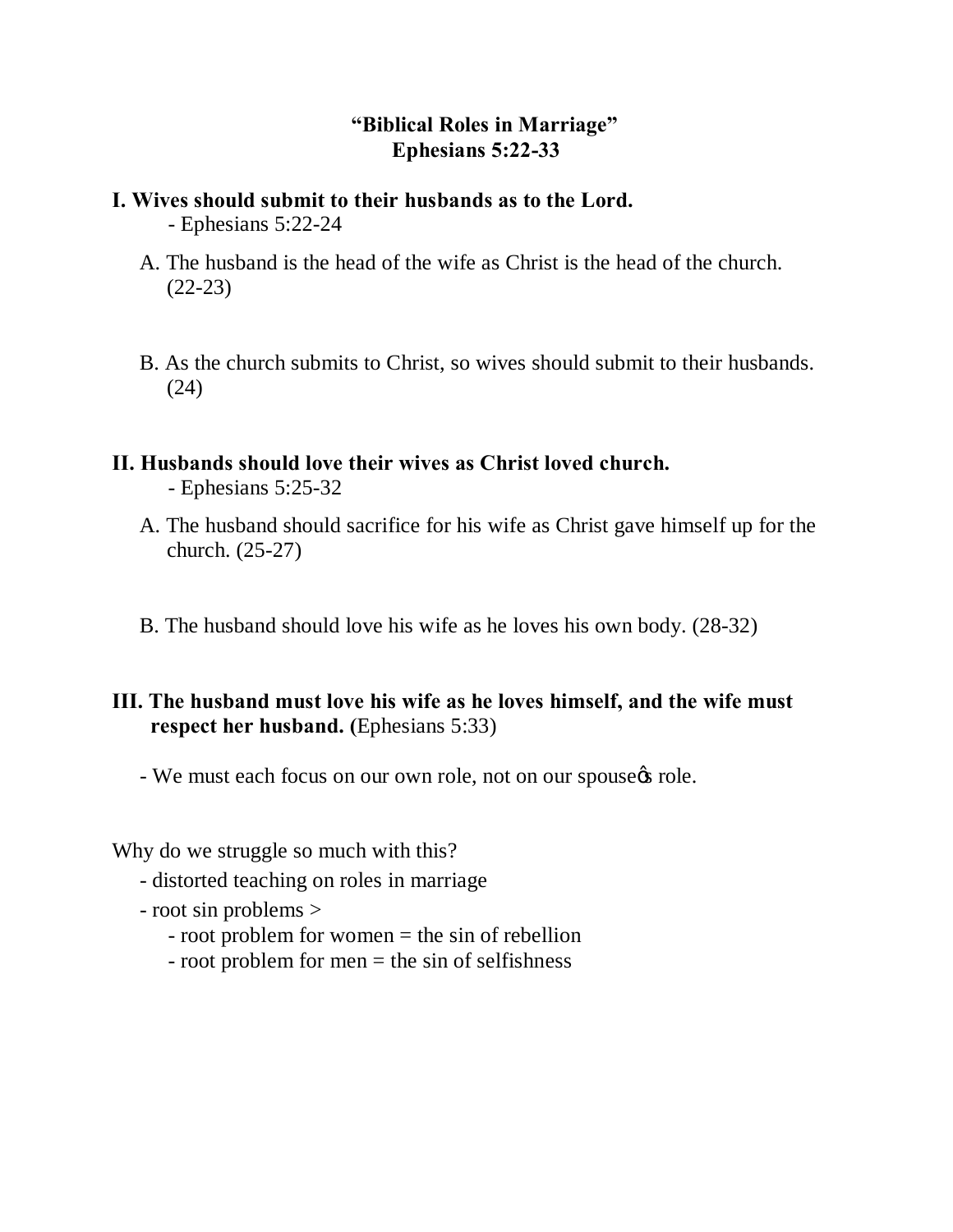## **"Single-Minded for Christ" Matthew 6:31-34**

What does it mean to seek first God $\alpha$  kingdom and his righteousness as a single person in the body of Christ?

- **I. Serve Christ wholeheartedly while you are single.** (1 Corinthians 7:32-35)
	- the  $\tilde{q}$  of singleness (1 Corinthians 7:7; Matt 19:10-12)
	- the freedom from other responsibilities (Matt 6:34; Luke 10:41)
- **II. Commit yourself to uncompromising moral purity.** (1 Thessalonians 4:3-8) - Do not be sexually active outside of marriage.
	- Do not live together outside of marriage.
- **III. Pursue God-honoring relationships with other believers.** (2 Timothy 2:22)
	- What to look for:  $\tilde{o}$ righteousness, faith, love and peace $\ddot{o}$
	- Who to look for:  $\delta$ those who call on the Lord out of a pure hearto

## **IV. Delight yourself in the Lord and he will give you the desires of your heart.**

- Delight yourself in the Lord. (Psalm 37:4)
- Dongt be in a hurry. (1 Corinthians 7:39-40)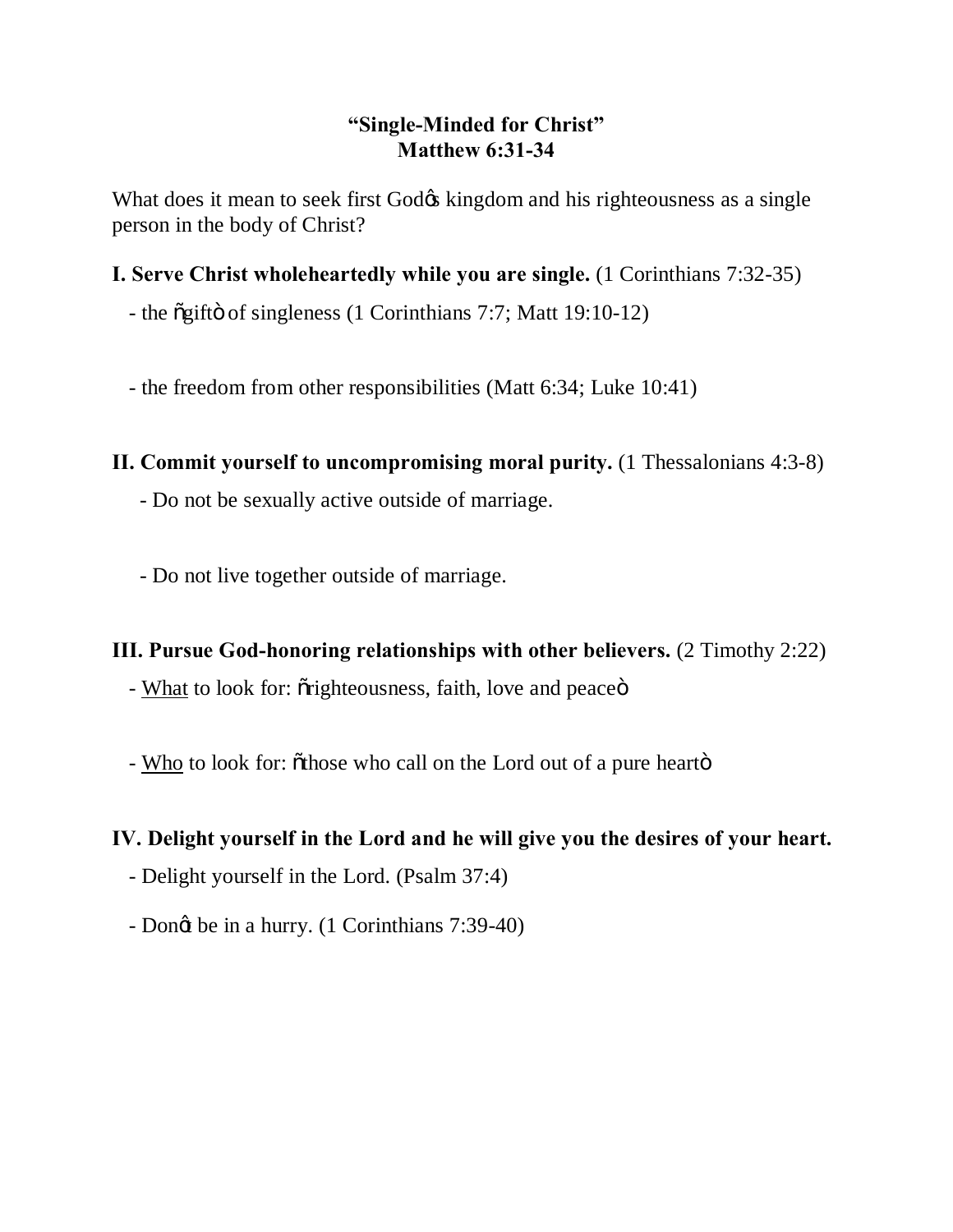## **"What's a Kid to Do?" Ephesians 6:1-3**

**I. Obey.** (Ephesians 6:1)

A. Obey your parents in the Lord. (Proverbs 1:8)

B. It is the right thing to do. (Colossians 3:20; 2 Timothy 3:1-4)

**II. Honor.** (Ephesians 6:2)

A. Honor your mother and father. (Exodus 20:12; Leviticus 19:32; Proverbs 23:22; Matthew 15:3-6)

B. It is the first commandment with a promise. (Exodus 20:12)

**III. Enjoy!** (Ephesians 6:3)

A. You will enjoy a good life. (Proverbs 3:1-2)

B. You will enjoy a long life. (Proverbs 6:23)

The example of Jesus: *"Then he went down to Nazareth with them and was obedient to them . . . . And Jesus grew in wisdom and stature, and in favor with God and men."* (Luke 2:51-52)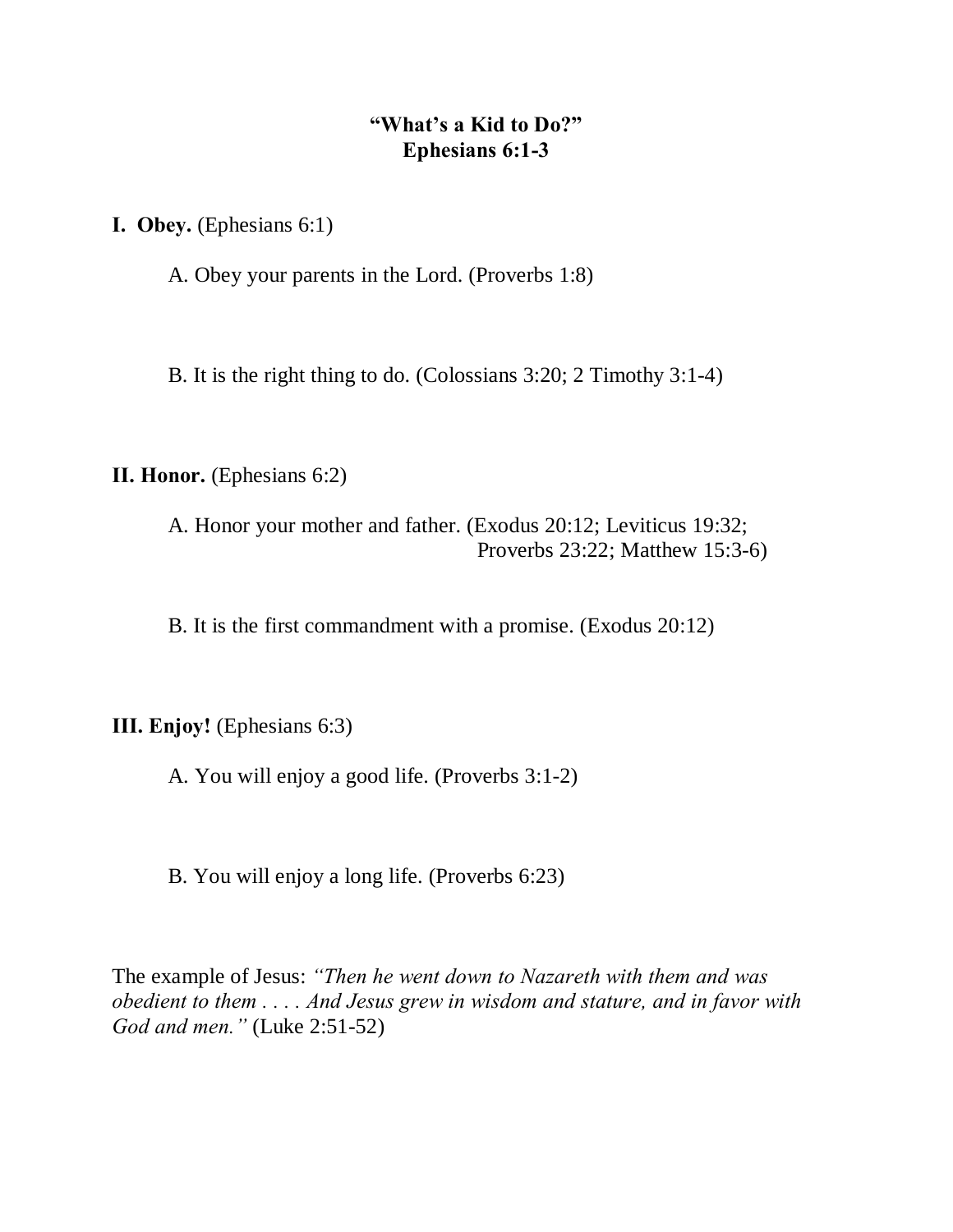# **"A Father's Motivation" 1 Thessalonians 2:10-12**

**I. Motivate your children by encouraging them …** - Proverbs 18:21

- with your words.

- with your presence.

- with your support.

#### **II. Motivate your children by comforting them …**

- Proverbs 20:5; Luke 15:20; 2 Corinthians 1:3

- by listening to them.

- by empathizing with them.

- by physical touch.

## **III. Motivate your children by urging them to live lives worthy of God …**

- by instructing them in God $\alpha$  word. (1 Chronicles 28:8-9; Psalm 78:5-6; Proverbs 4:1-4; Ephesians 6:4)

- by disciplining them when necessary. (Proverbs 19:18, 29:17)

- by setting the example yourself. (Titus 2:7; 1 Thessalonians 2:10)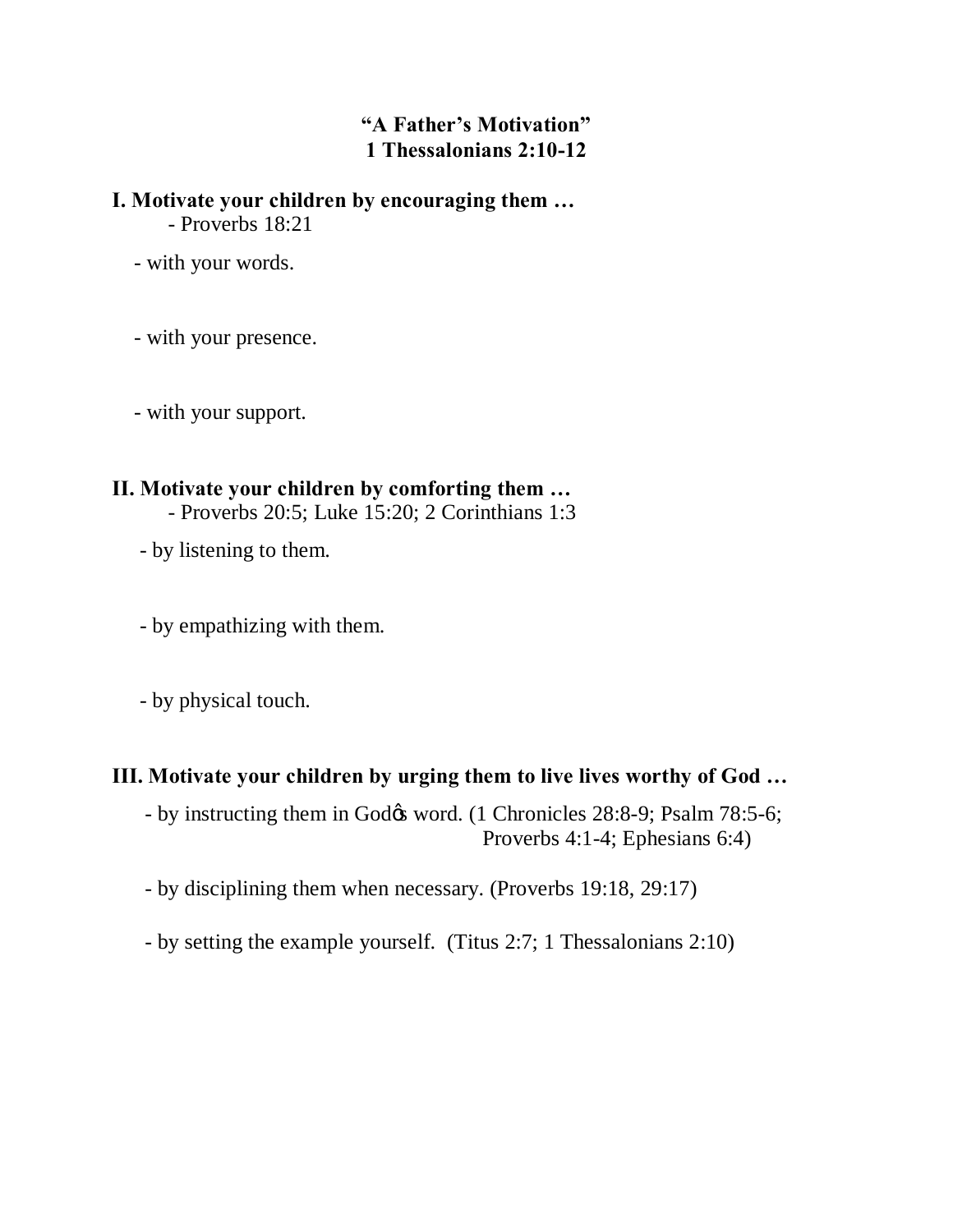# **"Spiritual Mismatch" (2 Corinthians 6:14-16; 1 Corinthians 7:12-16; 1 Peter 3:1-2)**

Three biblical commands concerning spiritual mismatch:

**I. God commands you as an unmarried believer not to marry an unbeliever.** (2 Corinthians 6:14-16)

**II. God commands you as a married believer not to divorce your unbelieving spouse.** (1 Corinthians 7:12-16)

**III. God commands you as a married believer to be a witness to your spouse by your godly behavior.** (1 Peter 3:1-2; Titus 2:10)

Deuteronomy 10:12-13: *"And now . . . what does the LORD your God ask of you but to fear the LORD your God, to walk in all his ways, to love him, to serve the LORD your God with all your heart and with all your soul, and to observe the LORD's commands . . . that I am giving you today for your own good?"*